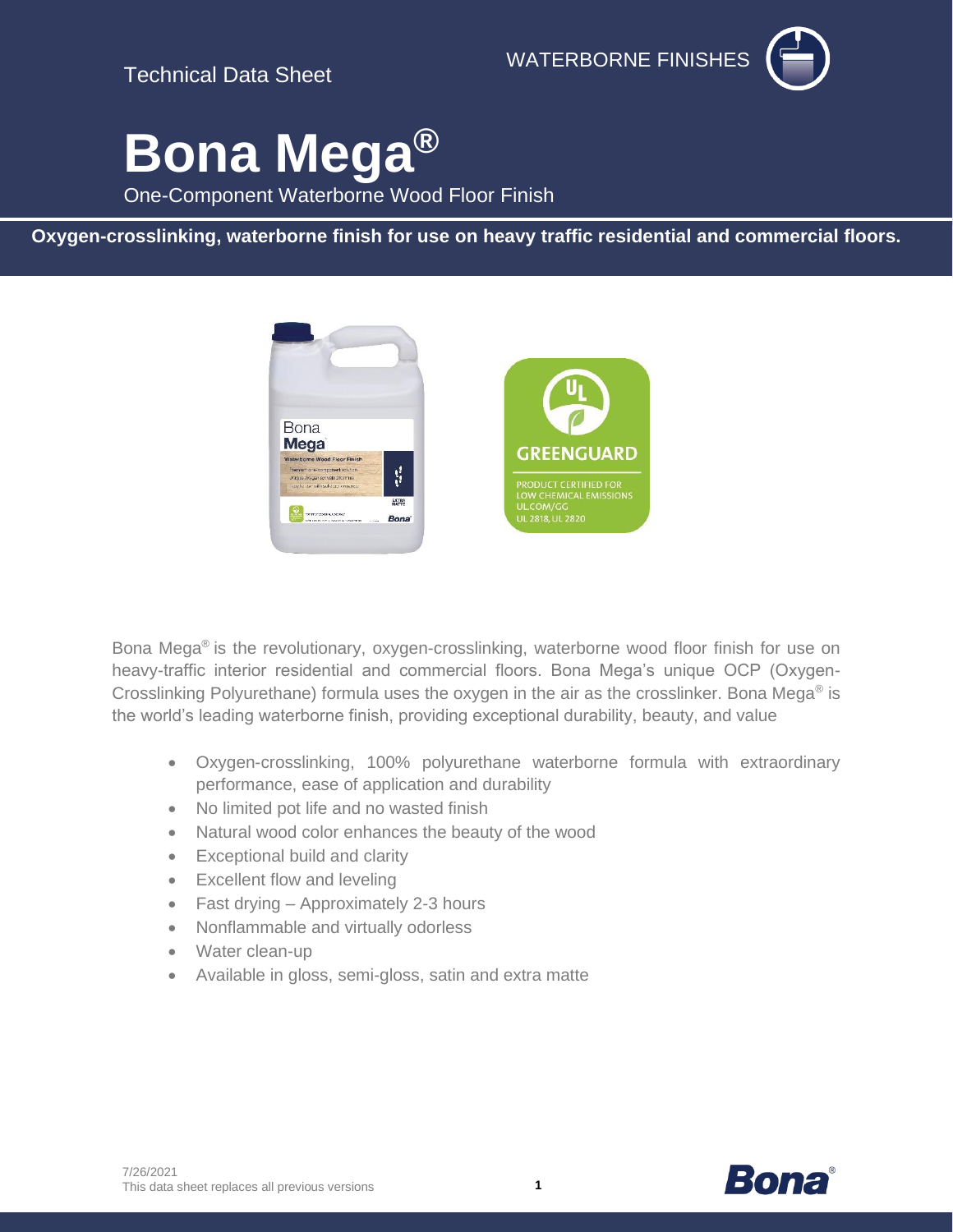WATERBORNE FINISHES



# **Bona Mega®**

One-Component Waterborne Wood Floor Finish

**Oxygen-crosslinking, waterborne finish for use on heavy traffic residential and commercial floors.**

## **PHYSICAL CHARACTERISTICS**

**Ingredients** – Water, polymeric resins, propylenebased glycol ethers, silica derivate, and surfactants. **Color** – Milky white (wet) **pH** – 7.9 **Solids** – 32.5% **Density** – 8.75 lbs./gallon (1.05 S.G.) **US Regulatory VOC** – 200 g/L **Gloss Level (60°)** >90 for gloss, 45-50 for semi-gloss, 25-30 for satin, 8-10 for extra matte **Odor** – Non-offending **Stability** – 1-year shelf life in unopened container **Packaging** – 1-gallon plastic bottle

# **APPLICATION CHARACTERISTICS**

**Clarity** – Clear when dry **Leveling** – Excellent **Defoaming** - Excellent **Drying Time** – 2-3 hours **Coverage** – 500-600 square feet per gallon **Percent Cured After 24 Hours** – 70% **Maximum Cure** – 100% after 1 week

#### **RECOMMENDED USE**

Heavy-traffic residential- kitchens, entryways, family rooms, homes with pets, children, and high foot traffic, Commercial- restaurants, offices, retail stores, Hospitals, schools and universities, and nursing homes

BEFORE USING, READ ALL DIRECTIONS AND SAFETY DATA SHEETS.

FOR TECHNICAL ADVICE: Call Bona US at 800-872- 5515

## **RESPONSE**

In case of eye contact, flush immediately with water. Get medical attention if irritation occurs. For skin, wash thoroughly with soap and water. If affected by inhalation, remove to fresh air. If swallowed, drink 1 or 2 glasses of water to dilute. Do not induce vomiting. Get medical attention if symptoms occur.

# **COMPATIBILITY**

Stain, sealer, and finish results may vary widely depending on the wood species, especially on oily and resinous exotic species. Bona Mega will appear slightly amber on white, bleached, or pastel floors. ALWAYS PREPARE A SAMPLE OR TEST AREA TO DETERMINE COMPATIBILITY, APPEARANCE AND DESIRED RESULTS.

# **SANDING AND PREPARATION OF NEW FLOORS**

1. Sand and prepare floor using accepted industry association methods. 2. For a stained floor, make your final cut with 80 to 100-grit paper, then multidisc with 80 to 120-grit paper. For an unstained floor, make your final cut with 80 to 120-grit paper, then multidisc with 120 to 150-grit paper. This burnishing will reduce the amount of grain raise. 3. Use a Tampico Brush on a buffer and vacuum thoroughly. 4. Tack with a dry Bona ® Microfiber Cleaning Pad or cloth. 5. Apply Bona Finishing system.

# **THE BONA Mega® FINISH SYSTEM**

Apply a Bona sealer or Bona stain and 2 coats of Bona Mega. Follow label directions. Adding a third coat of Bona Mega is recommended in heavy-traffic commercial and residential areas. Visit bona.com for additional product and application information.

## **RECOMMENDED APPLICATORS:**

Bona® Floor Coater, Bona® Roller, Bona® Cut-In Pad. NOTE: Use a clean applicator for sealer and a separate clean applicator for finish.

## **MIXING INSTRUCTIONS**

SHAKE WELL BEFORE USING. DO NOT THIN. As a best practice, double strain the finish by wrapping a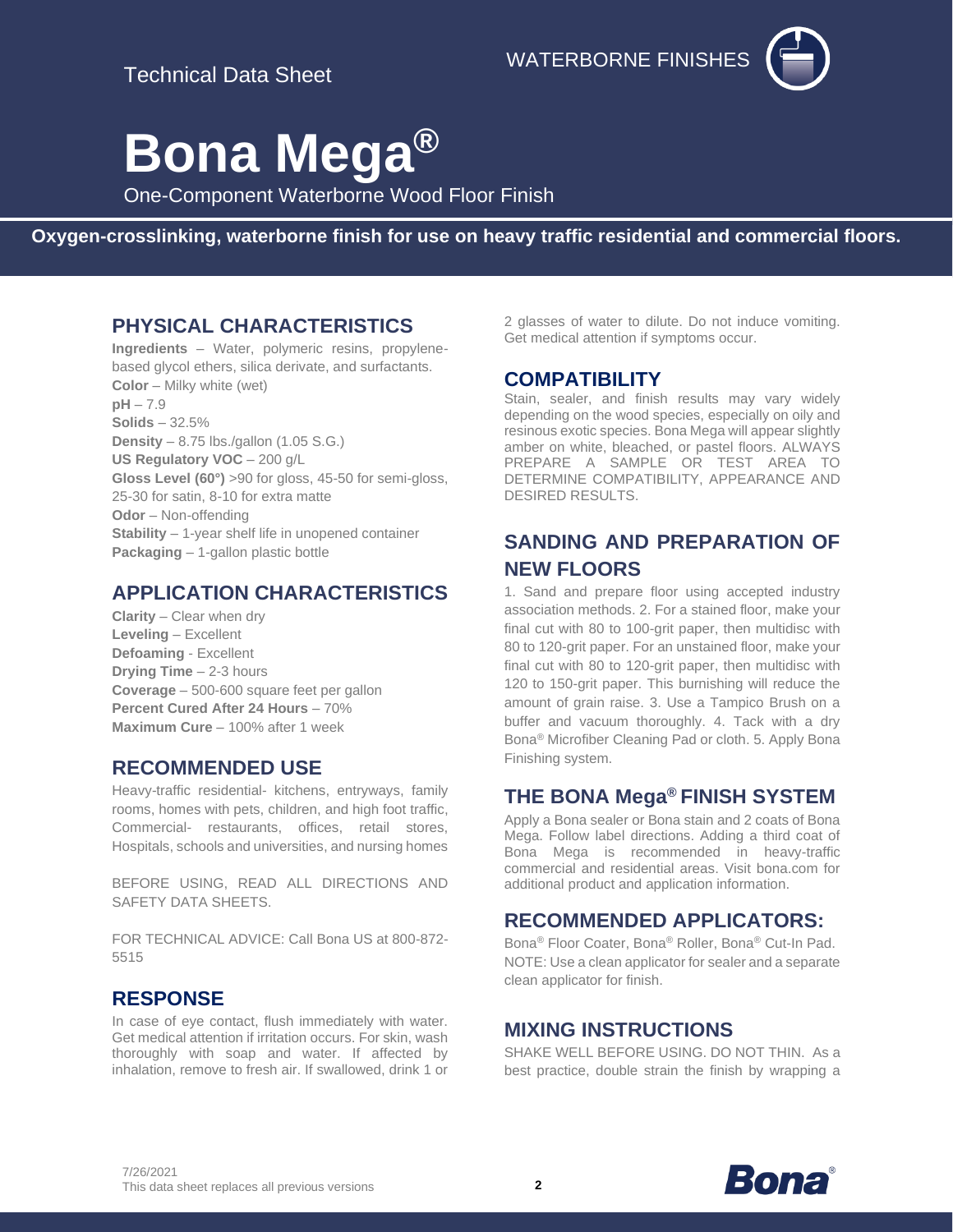

# **Bona Mega®**

One-Component Waterborne Wood Floor Finish

**Oxygen-crosslinking, waterborne finish for use on heavy traffic residential and commercial floors.**

fine mesh paint strainer or nylons around the supplied filter. Insert into bottle and trim off any excess material.

#### **FINISHING**

1. Pour a 6˝-wide line of finish along the starting wall. Go with the grain of the wood.

2. Using a pre-dampened Bona floor coater, draw the floor coater forward with the grain of the wood, moving the finish toward the opposite wall. To maintain a wet edge at all times, hold the floor coater at a snowplow angle. 3. At the end of each run, turn the floor coater and pull it toward you through the puddle; then pad out the floor coater parallel to the wet edge. 4. Feather out all turns. Do not push too hard or too fast to avoid drips flying off the floor coater. 5. BE SURE YOU ARE USING THE RECOMMENDED COVERAGE OF 500- 600 SQ. FT. PER GALLON. DO NOT SPREAD TOO THIN. 6. Allow the first coat to dry 2-3 hours. High humidity and/or low temperature conditions will extend the dry time (recommended conditions of 65-80˚F/40- 60% relative humidity).

7. For smoothest results, see INTERCOAT ABRASION. At a minimum between coats, vacuum and tack thoroughly with a Bona Microfiber Cleaning Pad (dry or slightly dampened with water).

#### **INTERCOAT ABRASION**

It is not necessary to abrade between Bona waterborne sealer and finish coats unless more than 48 hours has passed since the previous coat was applied. For smoothest results, abrade between each coat as necessary, using a multidisc and Bona Diamond 180 to 240-grit abrasives with Bona Intermediate Pads. Thoroughly clean abraded floor using Bona PowerScrubber® OR vacuum and tack with Bona Microfiber Cleaning Pads (dry or slightly dampened with water). When using solvent-based sealers, ALWAYS abrade, vacuum and tack before finish coats.

#### **RECOATING**

Be sure floor is free from wax, polish, and oily residues. If contaminants are present, use the full Bona Recoat System™ to ensure adhesion. Otherwise, follow the Bona Prep® process. Adhesion failure can occur if these recoating processes are not followed and the floor has not been tested for compatibility.

## **CURING**

The curing process takes approximately 7 days, (75% cured after 1 day, 90% after 3 days). The floor may be walked on after 24 hours but remains susceptible to scuffing or marring until completely cured. Furniture can be moved back in carefully after 3 days. Do not replace area rugs until the floor has fully cured.

## **CLEAN-UP**

Application tools should be thoroughly cleaned with water and stored in an airtight container. Dispose of any remaining product in accordance with local, state and federal regulations.

## **FLOOR CARE**

Use only a dry Bona Microfiber Mop or cloth for cleaning during the first week. Put walk-off mats at all entrance doorways to keep out excessive dirt and grit. Sweep or vacuum daily and clean as needed with Bona® Hardwood Floor Cleaner. Use felt pads under furniture legs and appliances.

## **STABILITY**

One-year shelf life in unopened container.

# **STORAGE**

Nonflammable - Bona Mega should be stored in a climate-controlled environment. KEEP FROM FREEZING. Do not store above 100° F. (38° C)